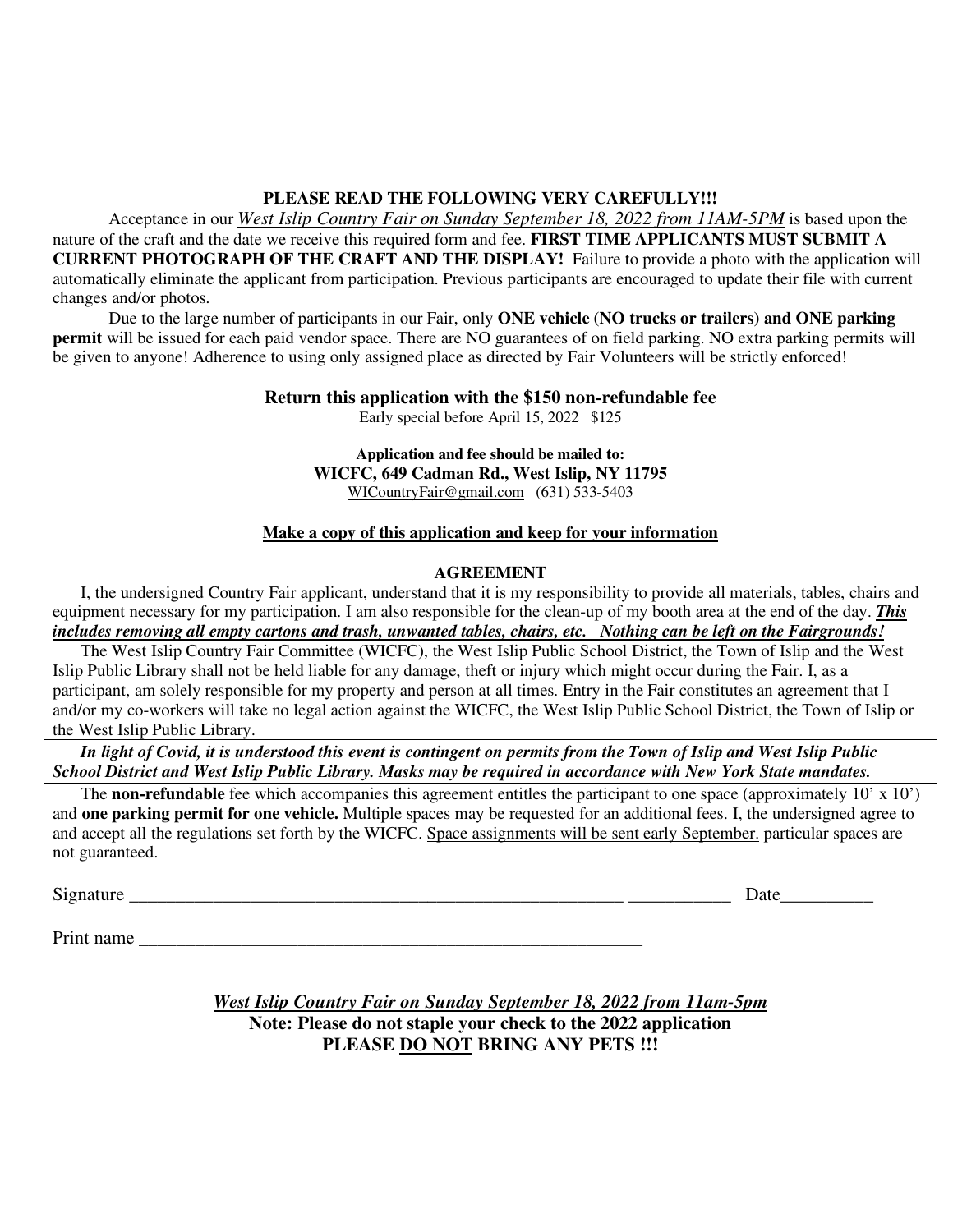| WEST ISLIP COUNTRY FAIR<br>Sunday September 18, 2022 11a-5p<br>(Rain date: September 25, 2022)<br>(Committee Use Only) |  |  |
|------------------------------------------------------------------------------------------------------------------------|--|--|
|                                                                                                                        |  |  |
|                                                                                                                        |  |  |
|                                                                                                                        |  |  |
|                                                                                                                        |  |  |
|                                                                                                                        |  |  |
|                                                                                                                        |  |  |
|                                                                                                                        |  |  |

#### **PLEASE READ THE CONTRACT ON THE OPPOSIDE SIDE VERY CAREFULLY!!!**

**Application and fee should be mailed to WICFC, 649 Cadman Rd., West Islip, NY 11795**. WICountryFair@gmail.com 631 533 5403

WestIslipCountryFair.org

If different from address above, make any changes or additions to contact info below. Sign on this side AND contract on opposite side. Make a copy for your records, return entire original application

| Business Name                                                                                                                                                                                                                                                                                                                                                                                                 |                                                                                                                       |
|---------------------------------------------------------------------------------------------------------------------------------------------------------------------------------------------------------------------------------------------------------------------------------------------------------------------------------------------------------------------------------------------------------------|-----------------------------------------------------------------------------------------------------------------------|
|                                                                                                                                                                                                                                                                                                                                                                                                               |                                                                                                                       |
| Will you be selling food of any kind? $Y/N$                                                                                                                                                                                                                                                                                                                                                                   | Ensure you have all required Dept of Health, Dept. of Agriculture or<br>any other required documents or certificates. |
|                                                                                                                                                                                                                                                                                                                                                                                                               |                                                                                                                       |
|                                                                                                                                                                                                                                                                                                                                                                                                               | State $\_\_$<br>$\overline{\mathrm{Zip}}$                                                                             |
|                                                                                                                                                                                                                                                                                                                                                                                                               |                                                                                                                       |
| Phone $\frac{1}{\sqrt{1-\frac{1}{2}}\sqrt{1-\frac{1}{2}}\sqrt{1-\frac{1}{2}}\sqrt{1-\frac{1}{2}}\sqrt{1-\frac{1}{2}}\sqrt{1-\frac{1}{2}}\sqrt{1-\frac{1}{2}}\sqrt{1-\frac{1}{2}}\sqrt{1-\frac{1}{2}}\sqrt{1-\frac{1}{2}}\sqrt{1-\frac{1}{2}}\sqrt{1-\frac{1}{2}}\sqrt{1-\frac{1}{2}}\sqrt{1-\frac{1}{2}}\sqrt{1-\frac{1}{2}}\sqrt{1-\frac{1}{2}}\sqrt{1-\frac{1}{2}}\sqrt{1-\frac{1}{2}}\sqrt{1-\frac{1}{2}}$ |                                                                                                                       |
|                                                                                                                                                                                                                                                                                                                                                                                                               |                                                                                                                       |
|                                                                                                                                                                                                                                                                                                                                                                                                               |                                                                                                                       |
|                                                                                                                                                                                                                                                                                                                                                                                                               |                                                                                                                       |
|                                                                                                                                                                                                                                                                                                                                                                                                               |                                                                                                                       |
|                                                                                                                                                                                                                                                                                                                                                                                                               | Note: Please do not staple your check to the 2022 application                                                         |

**PLEASE DO NOT BRING ANY PETS !!!**